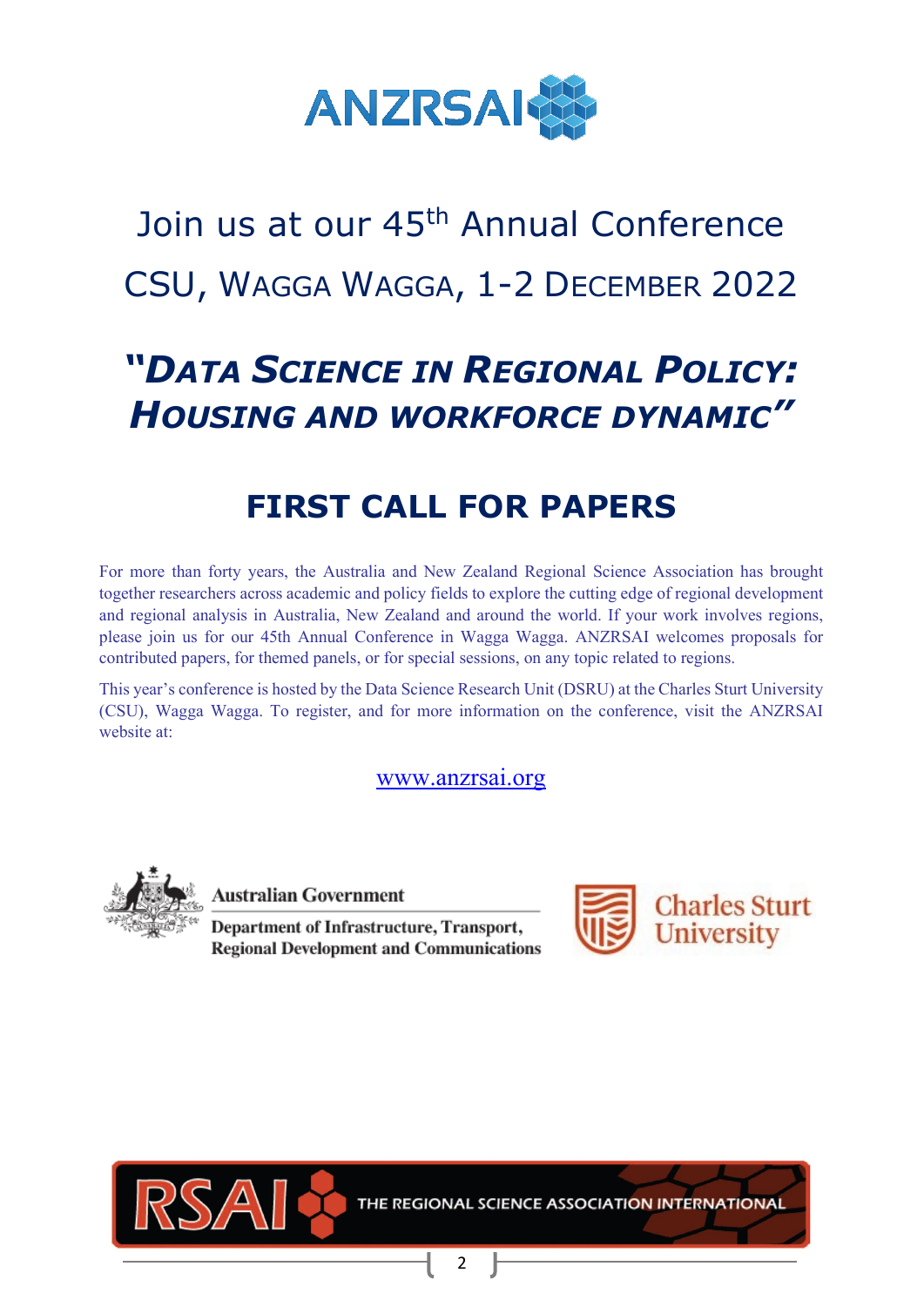#### **INVITATION FROM THE PRESIDENT**



This year is the 45th Annual ANZRSAI Conference and I am delighted that we are being hosted on the Wagga wagga campus of Charles sturt University (CSU).

The core theme of our conference is *Data Science in Regional Policy: Housing and workforce dynamic*. The importance of this theme at the current time is obvious to everyone.

I am very grateful to Associate Professor Azizur Rahman and his colleagues at CSU for offering to host a hybrid conference in Wagga Wagga, with the options of people participating in person or on-line. I am confident this will be a conference with something for everyone with an interest in regional policy and practice.

I also thank BCARR – the Bureau of Communications, Arts and Regional Research – in the Department of Infrastructure, Transport, Regional Development and Communications, for their financial support as the Conference's chief sponsor. This is a

significant contribution to regional science in Australia. I particularly thank Karen Malam and Lucy Williams for their ongoing support for our annual conference.

Among other publication opportunities, participants are welcome to submit their paper presented at the conference to the *Australasian Journal of Regional Studies*.

I hope that both the conference program and its location will be an irresistible temptation to join us in December 2022.

Delwar Akbar *ANZRSAI President, 2022*

| <b>TIMETARLE</b>       |                                                                                                                                                                                 |  |
|------------------------|---------------------------------------------------------------------------------------------------------------------------------------------------------------------------------|--|
| 15 September 2022      | Final date for submission of abstracts and proposals for themed<br>panels or special sessions on particular topics.                                                             |  |
| <b>31 October 2022</b> | Final date for early bird registration.<br>Draft conference program on website.                                                                                                 |  |
| 01 November 2022       | Final date for submission of full paper by authors wanting their<br>contribution to be peer reviewed for the conference proceedings or<br>considered for the best paper Awards. |  |
| 07 November 2022       | Final date for conference registration for paper presenters, for their<br>paper to be confirmed in the programme.                                                               |  |
| 16 November 2022       | Final program published on the conference website.                                                                                                                              |  |
| 1 December 2022        | Conference opens at 9am on Thursday.                                                                                                                                            |  |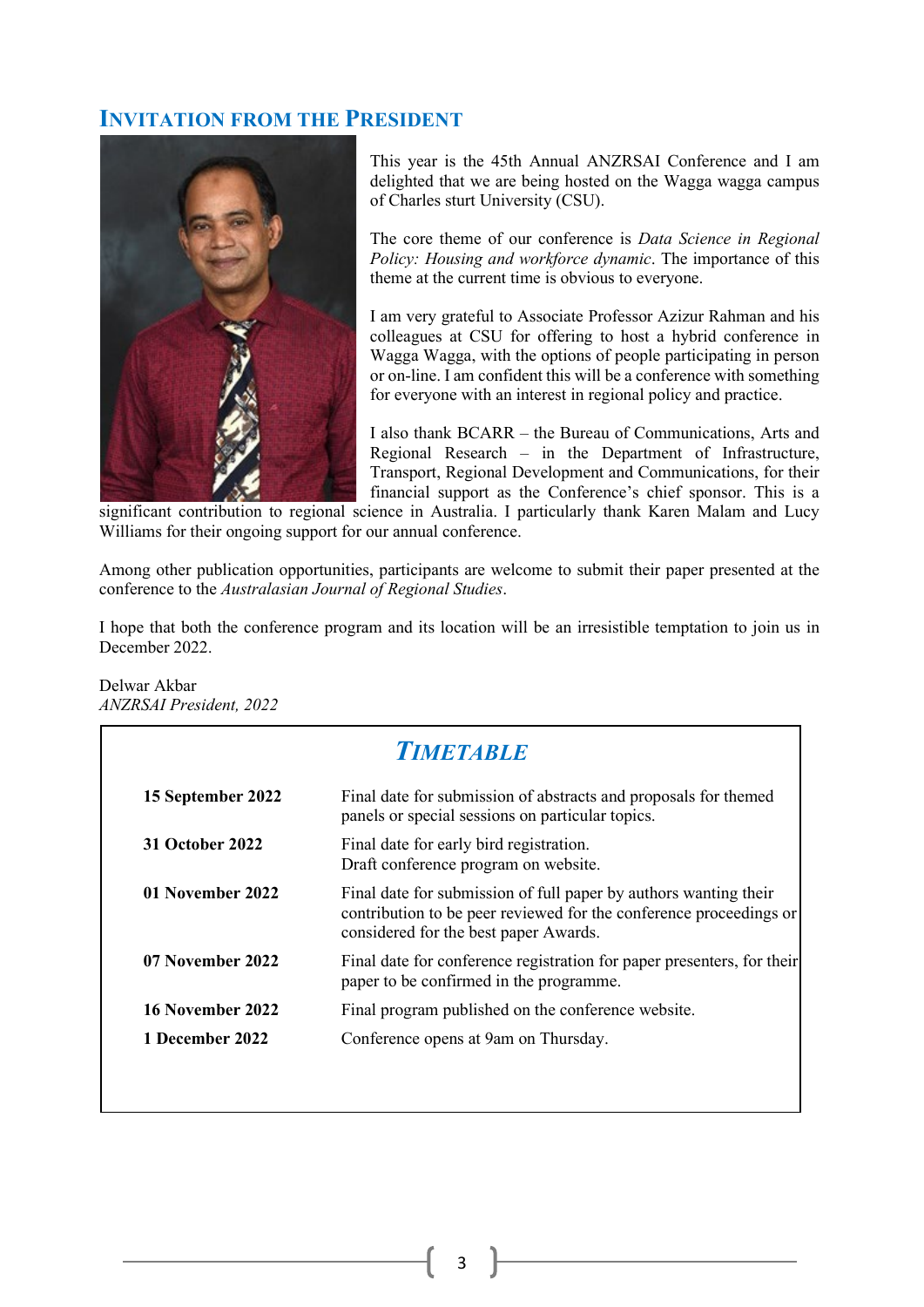#### **THE KEYNOTE SPEAKERS**

Our 45<sup>th</sup> annual conference will have a full programme of special sessions and keynote speakers. We are delighted that the following high profile regional speakers have confirmed that they will present at our conference.

### **PROFESSOR CHRIS PETTIT (UNSW)**



Chris Pettit is the Director of the City Futures Research Centre, inaugural professor of Urban Science, and Plus Alliance Fellow at UNSW Sydney. He currently Chair of the Board of Directors for CUPUM (Computational Urban Planning and Urban Management) and on the International Advisory Board for the "Geo for all" initiative. He is a member of the Planning Institute of Australia's National Plantech Wrking Group, the advisory board for the Centre for Data Leadership, the Committee for Sydney's Smart Cities Taskforce and the NSW Government Expert Advisory Group for Planning Evidence and Insights. Title of the talk: Understanding the Data Science Toolkit for Envisioning Future Cities and Regions.

### **PROFESSOR PREM CHHETRI (RMIT UNIVERSITY)**

Prem is Professor in the School of Accounting, Information System and Supply Chain, RMIT University, where the focus of his teaching and research revolve around transport planning, retail logistics, and global trade operations management. He is a spatial analyst with a strong interest in supply chain analytics, urban infrastructure, urban systems modelling, transport and logistics analysis, emergency services planning, and management of geographic information. He has an international reputation for the multi-disciplinary, applied and policy-driven research in the area of spatially-integrated logistics systems analysis and supply chain modelling. He will talk about: Spatially Informed Covid-19 Vaccine Supply Chain: A Spatial Approach to Enhance the Effectiveness of Health Care Delivery

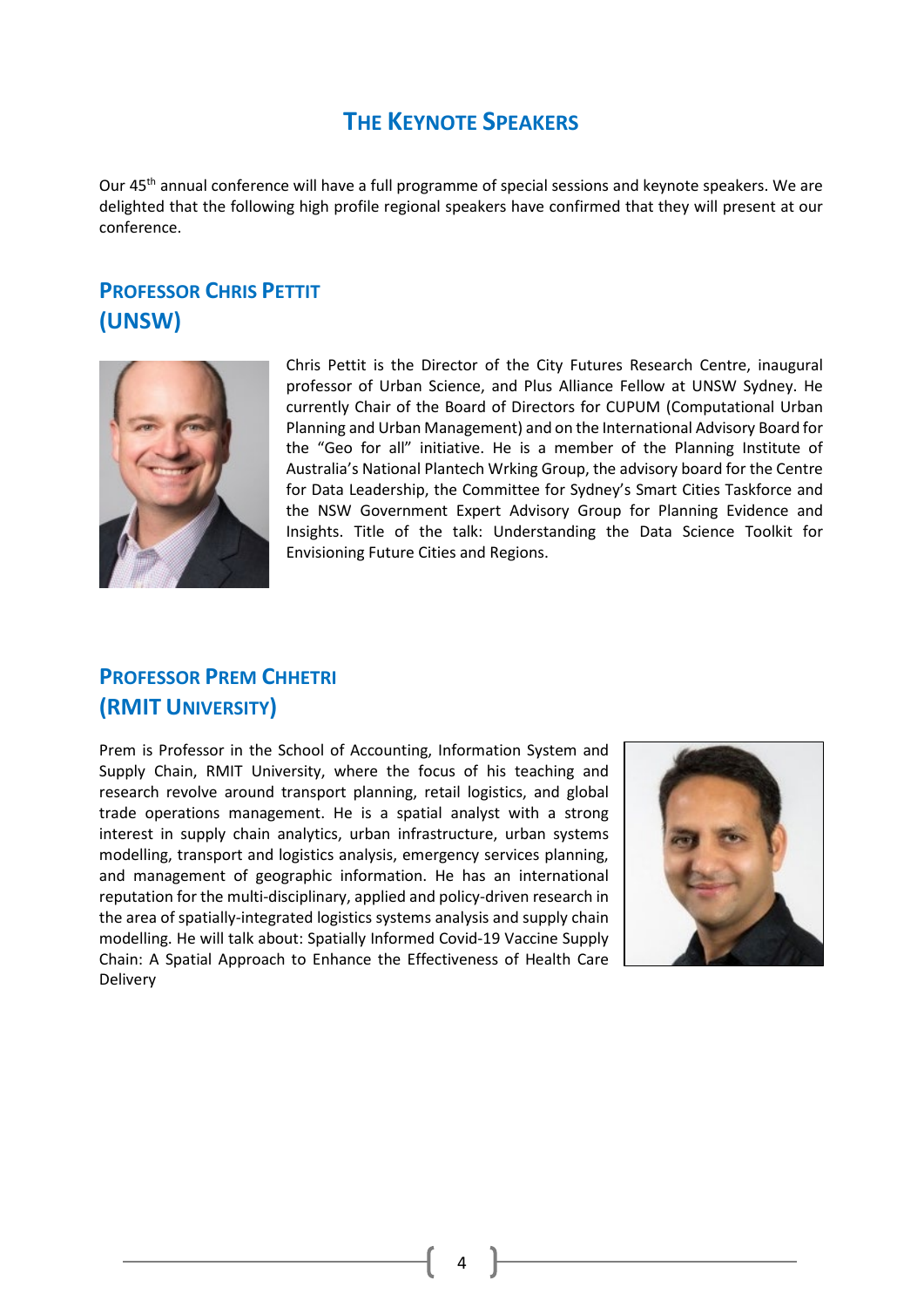#### **SUBMISSION**

The ANZRSAI Council invites contributions from academics, practitioners and policy advisors on any aspect of regional science for presentation at the conference. The program will include *PowerPoint presentations*, *academic papers* (which may be peer reviewed), *themed panels* and *special sessions* on topics in regional science theory, regional development practice or regional planning policy. Presentations can be made in person, or on-line in two parallel sessions.

The conference includes an Awards Dinner on Thursday 1st December, at which the following awards will be made.

- The John Dickinson Memorial Award for Best Paper in *AJRS*
- The ANZRSAI Award for Best Conference Paper
- The ANZRSAI Award for Best Conference Paper by a Student

The program committee welcomes contributions in the form of a PowerPoint presentation, an academic paper, or a themed panel or special session made up of three presentations. Papers that are submitted in full by the 1st of November will be double-blind peer reviewed for publication in formal conference proceedings on the ANZRSAI website. Papers submitted to the conference may also be submitted to the Association's journal, the *Australasian Journal of Regional Science*, ranked as a tier B journal by the Australian Business Deans Council.

The first step is to submit an *Abstract* giving a brief introduction to the content of the contribution or proposed special session. The abstract should be no more than 150 words, explaining the topic of the contribution and its main points or conclusions. The abstract should make clear that the topic is suitable for a conference of people engaged in regional science theory, practice or policy. Decisions will be confirmed within **two weeks** of receipt.

To submit an abstract or the full paper, please go to the following website:

**[https://easychair.org/conferences/?conf=the2022anzrsaiconfer](https://protect-au.mimecast.com/s/uUWtCxnMZWU20vj2f8Af0I?domain=easychair.org)**.

**Please click on the above link,** then use your username and password to open the submission website. If you are a new user, then you need to click on "Create an account" link and then you can create your account and will be able to open the submission website.

The program committee welcomes submissions on any aspect of regional studies but is particularly interested in research or case studies connected to the conference's core theme of *Data Science in Regional Policy: Housing and Workforce Dynamic*.

Please note: Abstracts must be submitted by **15 September** and early bird registration will end on **31 October**.

**Full Paper Guidelines (Submission must be made by 23:59pm on Tuesday, 01 November 2022): FINAL CALL**

- 1. Full papers are for mature work, requiring lengthy explanations of the conceptual background, methodology and data and analysis.
- 2. The paper language must be in English.
- 3. Full papers should present original works and have not been published elsewhere.
- 4. Full papers should state: (i) the major issue(s) addressed, (ii) potential significance of the work, (iii) the theoretical and methodological approach(es) pursued, (iv) major findings, conclusions with implications and (v) relevant scholarly references.

5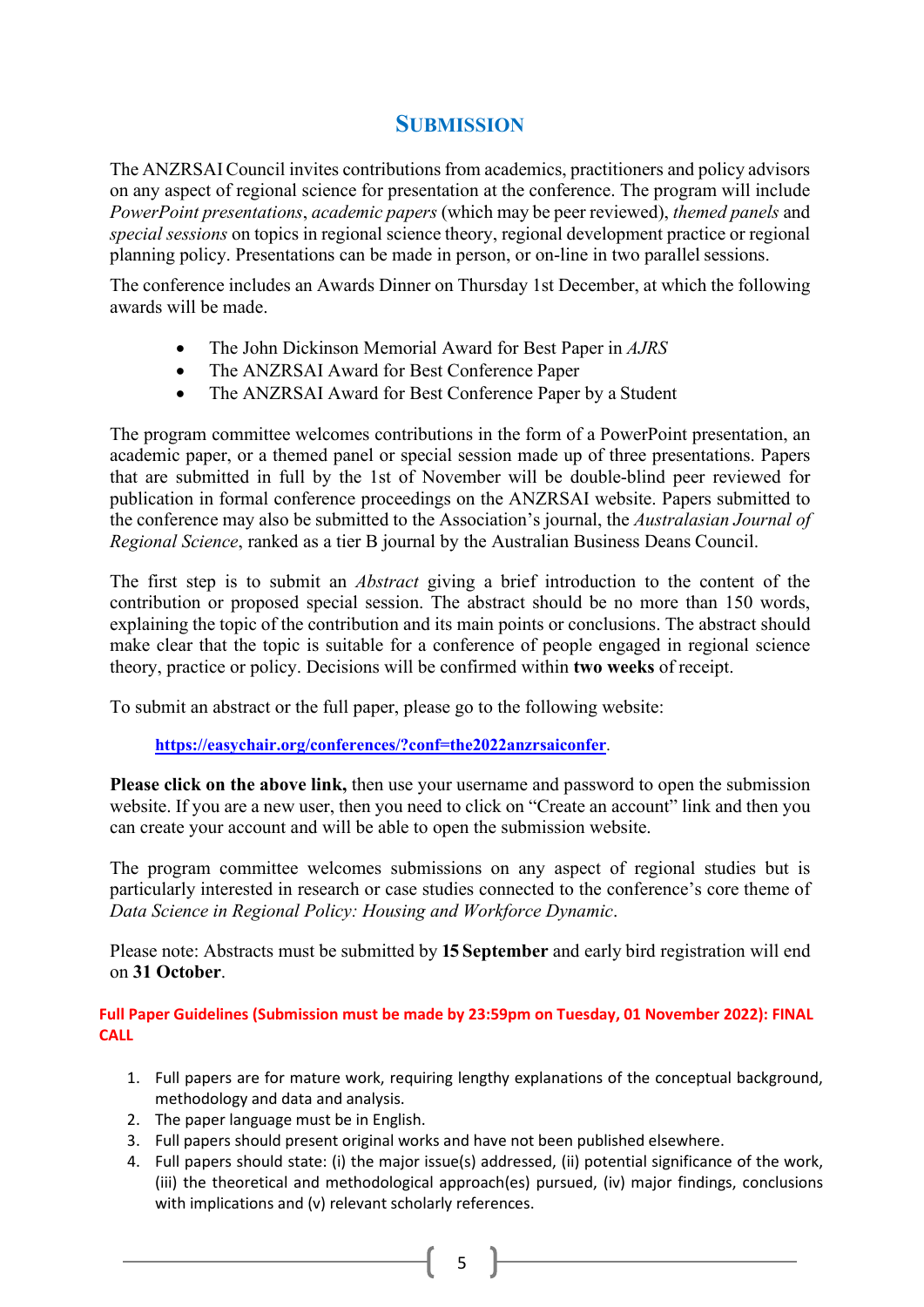- 5. Full papers must not exceed 12-18 pages and should follow the instructions on the following template [\(Full Paper Template\).](http://csusap.csu.edu.au/%7Eazrahman/ASPAC2019/Full-paper-template.docm?attredirects=0&d=1)
- 6. All full papers have to be submitted in **PDF format** before the deadline through the **["2022](https://easychair.org/conferences/?conf=the2022anzrsaiconfer)  [ANZRSAI Conference EasyChair submission portal](https://easychair.org/conferences/?conf=the2022anzrsaiconfer)**" with the link below:

#### **Abstract Guidelines (Submission must be made by 23:59pm on Tuesday, 15 September 2022): FINAL CALL**

- 1. Abstract must be prepared either in LaTeX or .doc format. Click here for the template in [LaTeX](http://csusap.csu.edu.au/%7Eazrahman/ASPAC2019/yourname_aspac2019.tex?attredirects=0&d=1) or [.doc.](http://csusap.csu.edu.au/%7Eazrahman/ASPAC2019/yourname_aspac2019.doc?attredirects=0&d=1)
- 2. The address of the author who will present the paper must be clearly specified following the guideline.
- 3. Incomplete or incorrectly formatted abstracts will not be accepted.

.

- 4. The official language for all abstracts, papers, and oral presentations is English.
- 5. The abstract should state concisely the methods and results of the paper.
- 6. Abstracts are limited to 150 words (maximum), not including title, author, and keywords. A character is defined as any keystroke, including spaces and punctuation. Abstracts exceeding this count will be truncated. Please submit your abstract free of typographical errors or misspellings.
- 7. All abstracts have to be submitted in PDF format before the deadline through the "**[2022 ANZRSAI](https://easychair.org/conferences/?conf=the2022anzrsaiconfer)  [Conference EasyChair submission portal](https://easychair.org/conferences/?conf=the2022anzrsaiconfer)**" with the link below:

Please click on the above link, then use your username and password to open the submission website. If you are a new user, then you need to click on "Create an account" link and then you can create your account and will be able to open the submission website.

#### **TRAVEL AND ACCOMMODATION**

CSU's campus is situated on the banks of the Murrumbidgee River in Wagga Wagga - the biggest inland city of NSW - known simply as Wagga to locals - has a proud sporting history, a thriving cultural calendar including theatre, music, art and markets, and a growing restaurant and cafe scene. This hosting city is very well connected with other major cities such as Sydney, Melbourne and Canberra. How to get to Wagga Wagga click [here.](http://csusap.csu.edu.au/%7Eazrahman/ASPAC2019/location.html)

CSU has ongoing connections with some reasonably priced hotels nearby; these details will be provided in the second call for papers and made available on the conference website at [www.anzrsai.org.](http://www.anzrsai.org/)

CSU has rigorous COVID Safe practices and protocols in place across all its campuses. You must be fully vaccinated against COVID-19 to live in, or visit, our residences on campus. Its latest statement can be accessed at https://www.csu.edu.au/current-students/safetywellbeing/your-wellbeing/coronavirus.